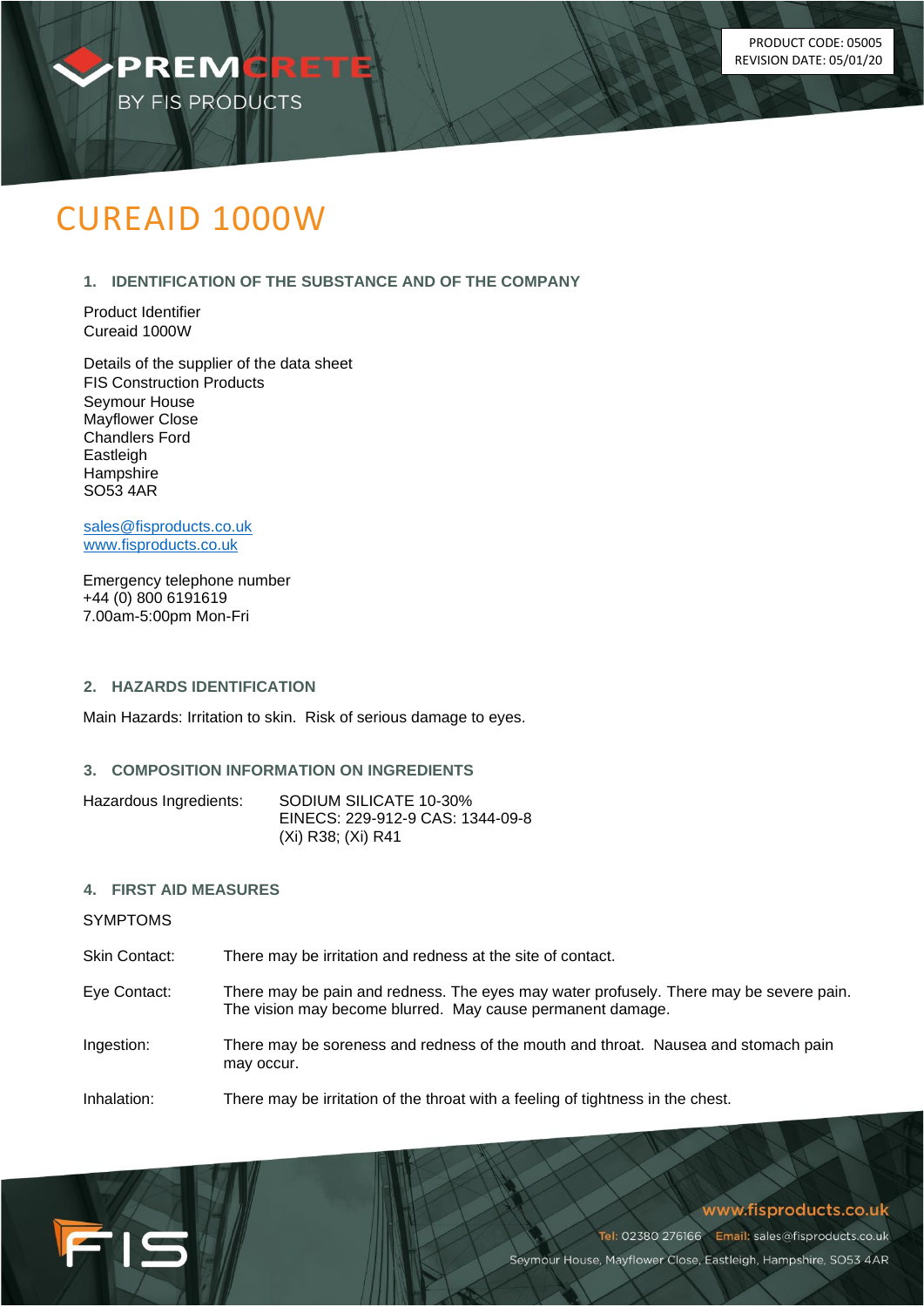

# ACTIONS

| Skin Contact: | Remove all contaminated clothes and footwear immediately unless stuck to skin. Wash<br>immediately with plenty of soap and water.      |
|---------------|----------------------------------------------------------------------------------------------------------------------------------------|
| Eye Contact:  | Bathe the eye with running water for 15 minutes. Transfer to hospital for specialist<br>examination.                                   |
| Ingestion:    | Wash out mouth with water. Do not induce vomiting. If conscious, give half a litre of water to<br>drink immediately. Consult a doctor. |
| Inhalation:   | Remove casualty from exposure ensuring one's own safety whilst doing so.                                                               |
|               |                                                                                                                                        |

# **5. FIRE-FIGHTING MEASURES**

| <b>Extinguishing Media:</b>  | Suitable extinguishing media for the surrounding fire should be used. Use<br>water spray to cool containers.                             |
|------------------------------|------------------------------------------------------------------------------------------------------------------------------------------|
| Exposure Hazards:            | The material is not flammable therefore the media used is for the fire only.<br>This product may give rise to hazardous fumes in a fire. |
| Protection of Fire Fighters: | Wear protective clothing to prevent contact with skin and eyes.                                                                          |

#### **6. ACCIDENTAL RELEASE MEASURES**

Personal Precautions: Mark out the contaminated area with signs and prevent access to unauthorised personnel. Do not attempt to take action without suitable protective clothing—see section 8 of SDS. Turn leaking containers leak-side up to prevent the escape of liquid.

Environmental Precautions: Do not discharge into drains or rivers. Contain the spillage using bunding.

Clean Up Procedures: Absorb into dry earth or sand. Transfer to a closable, labelled salvage container for disposal by an appropriate method.

#### **7. HANDLING AND STORAGE**

FIS

| Handling Requirements: | Avoid direct contact with the substance. Avoid the formation or spread of mists in the<br>air. |
|------------------------|------------------------------------------------------------------------------------------------|
| Storage Conditions:    | Store in cool, well ventilated area. Keep container tightly closed                             |

# www.fisproducts.co.uk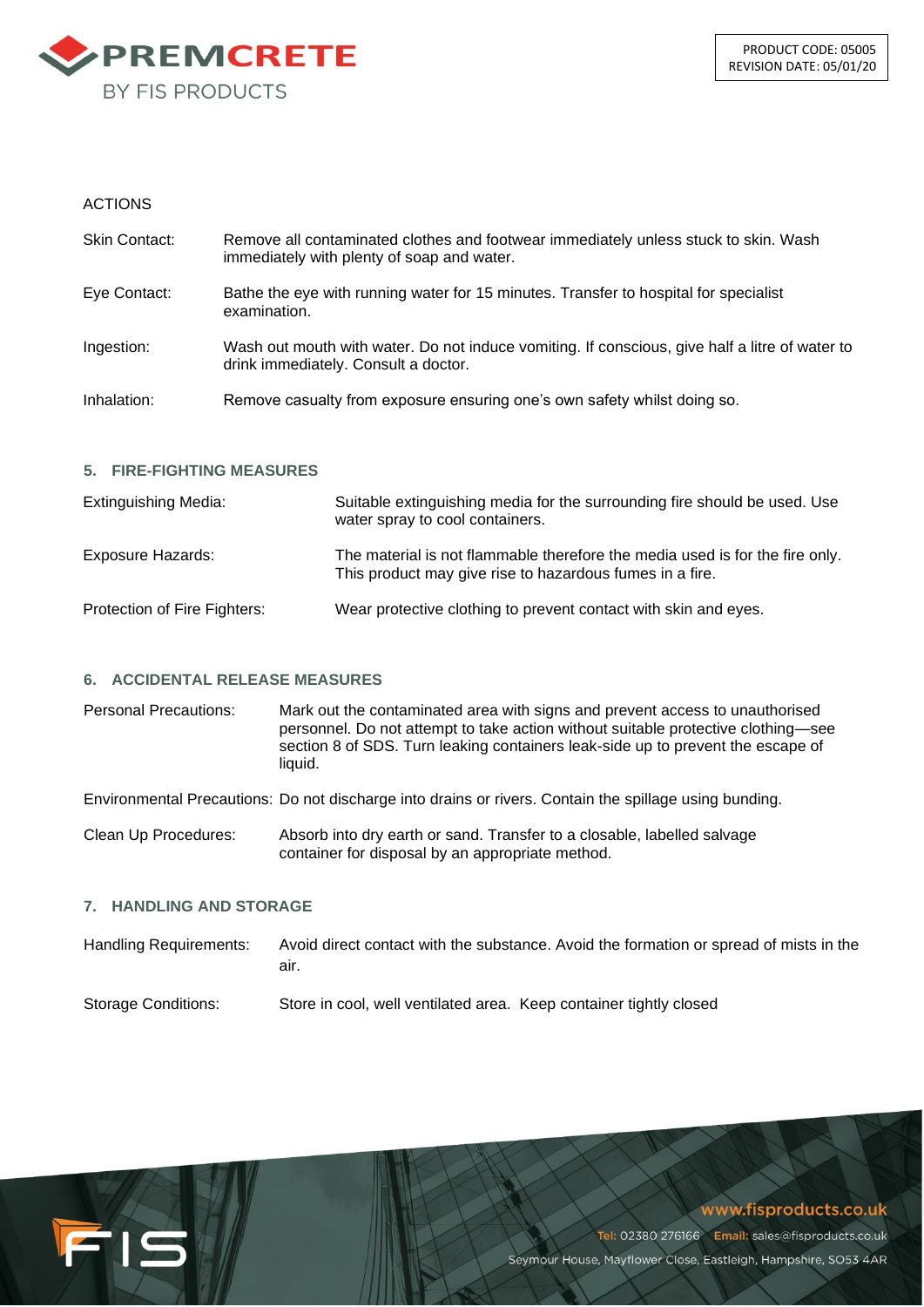

#### **8. EXPOSURE CONTROL AND PROTECTION MEASURES**

Engineering Measures: Ensure there is sufficient ventilation of the area.

Respiratory Protection: Respiratory protection is not normally required however suitable respiratory equipment may need to be provided for those operations which generate vapour, mists or fumes and where exposure cannot be adequately controlled by local exhaust ventilation or other means.

Hand Protection: Protective gloves.

Eye Protection: Tightly fitting safety goggles. Ensure eye bath is to hand.

Skin Protection: Protective clothing.

# **9. PHYSICAL AND CHEMICAL PROPERTIES**

| State               | Liquid             |
|---------------------|--------------------|
| Colour              | Colourless         |
| Odour               | Barely perceptible |
| Relative density    | 1.084              |
| Evaporation rate    | Slow               |
| Solubility in water | Soluble            |
| Viscosity           | Not determined     |
| pH                  | 11                 |

# **10. STABILITY AND REACTIVITY**

| Stability:            | Stable under normal conditions                           |
|-----------------------|----------------------------------------------------------|
| Conditions to avoid:  | Heat                                                     |
| Materials to avoid:   | Zinc, acids, aluminium, fluorine vapours                 |
| Haz. Decomp products: | This product may give rise to hazardous fumes in a fire. |

# **11. TOXOLOGICAL INFORMATION**

FIS

| Hazardous Ingredients: | SODIUM SILICATE<br>ORL RAT LD50 1280 mg/kg                                                              |
|------------------------|---------------------------------------------------------------------------------------------------------|
| Chronic toxicity:      | Hazardous in case or contact with skin (irritant), very hazardous in case of<br>eye contact (irritant). |

# www.fisproducts.co.uk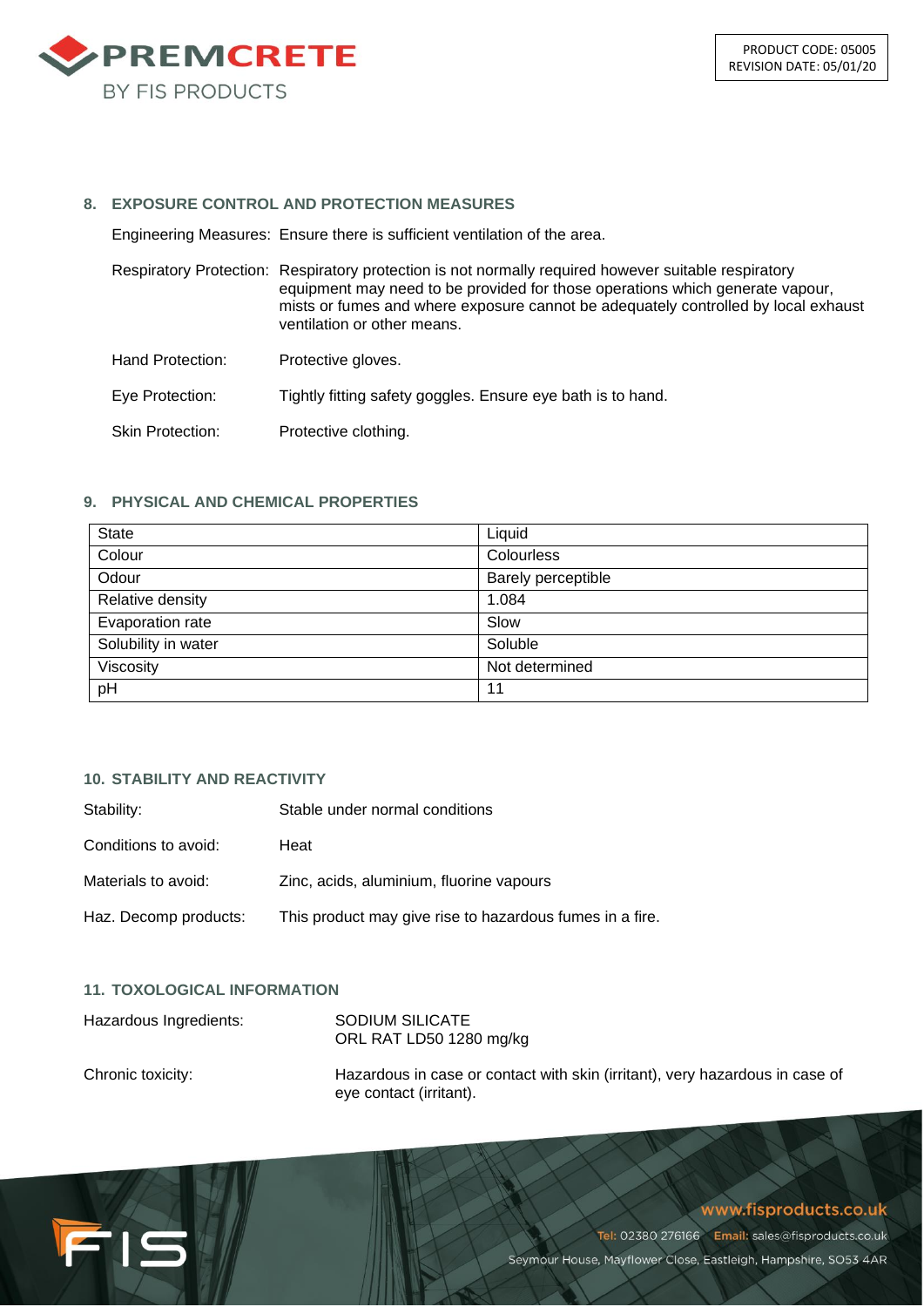

| Routes of exposure: | Refer to section 4 of SDS for routes of exposure and corresponding |
|---------------------|--------------------------------------------------------------------|
|                     | symptoms.                                                          |

#### **12. ECOLOGICAL INFORMATION**

| Mobility:                      | Readily absorbed into soil.                                                  |
|--------------------------------|------------------------------------------------------------------------------|
| Persistence and degradability: | Not biodegradable                                                            |
| Bioaccumulative potential:     | No data available.                                                           |
| Other adverse effects:         | Toxic to flora. The product is rated as moderately toxic to aquatic species. |

#### **13. DISPOSAL CONSIDERATIONS**

| Disposal Operations:   | Dispose of via an authorised person/licensed waste disposal contractor in<br>accordance with local regulations.    |
|------------------------|--------------------------------------------------------------------------------------------------------------------|
| Disposal of Packaging: | May be reused following decontamination                                                                            |
| NB:                    | The user's attention is drawn to the possible existence of regional or national<br>regulations regarding disposal. |

**14. TRANSPORT INFORMATION**

# ADR / RID

FIS

| <b>UN Number:</b><br><b>Packaging Group:</b><br><b>Shipping Name:</b><br>Labelling:           | None<br>None<br>None<br>None   | <b>ADR Class:</b><br><b>Classification code:</b><br>Hazard ID No: | None<br>None<br>None |
|-----------------------------------------------------------------------------------------------|--------------------------------|-------------------------------------------------------------------|----------------------|
| <b>IMDG / IMO</b><br><b>UN Number:</b><br><b>Packaging Group:</b><br><b>Marine Pollutant:</b> | None<br>None<br>N <sub>0</sub> | Class:<br>EMS:<br>Labelling:                                      | None<br>None<br>None |
| <b>IATA / ICAO</b><br><b>UN Number:</b><br><b>Packaging Group:</b><br>Labelling:              | None<br>None<br>None           | Class:<br><b>Packaging Instructions: None</b>                     | None                 |

#### www.fisproducts.co.uk